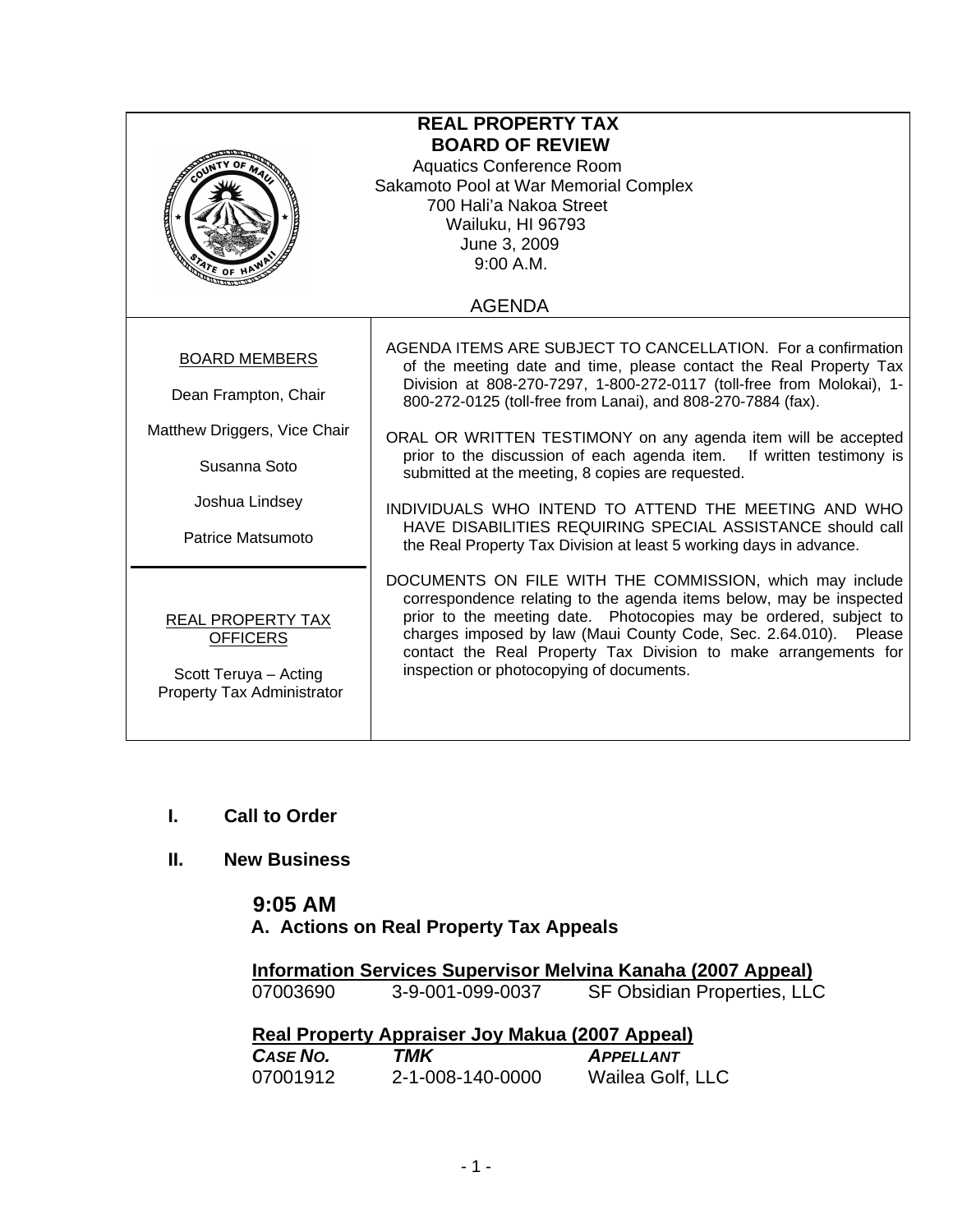## **Real Property Appraiser Wes Yoshioka (2007 Appeals)**

| CASE NO. | <b>TMK</b>       | <b>APPELLANT</b>           |
|----------|------------------|----------------------------|
| 07002434 | 4-9-017-008-0000 | Castle & Cooke             |
| 07002427 | 4-9-017-009-0000 | Castle & Cooke             |
| 07002424 | 4-9-017-010-0000 | Castle & Cooke             |
| 07002421 | 4-9-018-002-0000 | Castle & Cooke             |
| 07002415 | 4-9-018-003-0000 | Castle & Cooke             |
| 07002430 | 4-9-023-022-0000 | Castle & Cooke             |
| 07000697 | 4-4-006-071-0000 | Royal Ka'anapali Holdings  |
| 07001433 | 4-4-008-018-0000 | Royal Ka'anapali Holdings  |
| 07000916 | 1-4-003-053-0000 | Ohana Hotel Company, LLC   |
| 07000927 | 1-4-003-054-0000 | Ohana Hotel Company, LLC   |
| 07000914 | 1-4-003-056-0000 | Ohana Hotel Company, LLC   |
| 07000929 | 1-4-004-022-0001 | Ohana Hotel Company, LLC   |
| 07000906 | 1-4-013-001-0000 | Ohana Laundry Company, LLC |
| 07000908 | 1-4-013-001-0000 | Ohana Laundry Company, LLC |
| 07001945 | 1-4-004-022-0019 | <b>14 T, LLC</b>           |
| 07002218 | 1-4-004-022-0020 | <b>14 T. LLC</b>           |
|          |                  |                            |

## **Real Property Appraiser Sandra Kuniyoshi (2007 Appeals)**

| CASE NO. | <b>TMK</b>       | <b>APPELLANT</b>              |
|----------|------------------|-------------------------------|
| 07000604 | 3-9-001-107-0025 | <b>Grant/Lisa Oepkes</b>      |
| 07000598 | 3-9-001-107-0087 | <b>Grant/Lisa Oepkes</b>      |
| 07001914 | 3-9-001-107-0103 | Richard C. Mueller            |
| 07000684 | 3-9-001-110-0001 | Zygmunt Amaretti              |
| 07002285 | 3-9-001-160-0042 | George/Janis Buckmaster       |
| 07002480 | 3-9-001-160-0087 | <b>CMA Trust</b>              |
| 07000555 | 3-9-004-081-0006 | <b>Stanford/Susan Roberts</b> |
| 07001885 | 3-9-004-081-0100 | Loretta E. Fregien            |

## **Real Property Appraiser Scott Wells (2007 Appeals)**

| CASE NO. | <b>TMK</b>       | <b>APPELLANT</b>         |
|----------|------------------|--------------------------|
| 07001589 | 4-2-002-004-0010 | <b>ORO Construction</b>  |
| 07001682 | 4-2-002-004-0019 | H. A. Holdings           |
| 07001710 | 4-2-002-004-0027 | H. A. Holdings           |
| 07001723 | 4-2-002-004-0021 | William A. Sauder        |
| 07001734 | 4-2-002-004-0033 | Joseph A. Fox            |
| 07001552 | 4-2-002-004-0034 | Verna O. Roberts         |
| 07001719 | 4-2-002-004-0037 | <b>Park Living Trust</b> |

# **10:00 A.M.**

### **Real Property Appraiser Scott Wells (2007 Appeals)**

| CASE NO. | TMK              | <b>APPELLANT</b>               |
|----------|------------------|--------------------------------|
| 07001321 | 3-9-001-006-0033 | <b>Phillip/Delores LeGault</b> |
| 07000971 | 3-9-001-006-0045 | Rodger C. Bridgen              |